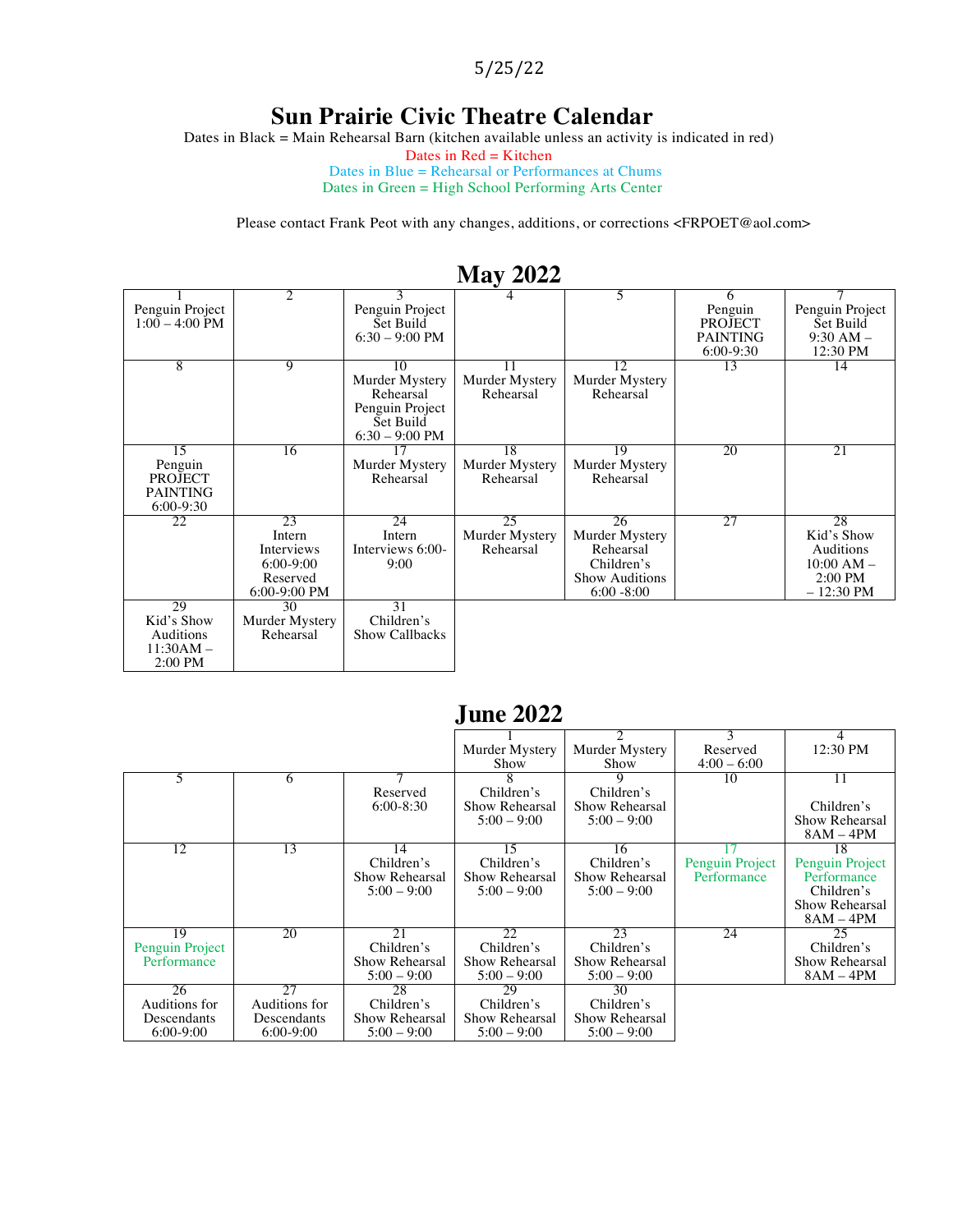#### 5/25/22 **July 2022**

٦

|    |    |                |                |                |    | Children's     |
|----|----|----------------|----------------|----------------|----|----------------|
|    |    |                |                |                |    | Show Rehearsal |
|    |    |                |                |                |    | $8AM - 4PM$    |
| 3  | 4  |                | <sub>t</sub>   |                | 8  |                |
|    |    | Children's     | Children's     | Children's     |    | Children's     |
|    |    | Show Rehearsal | Show Rehearsal | Show Rehearsal |    | Show Rehearsal |
|    |    | $5:00 - 9:00$  | $5:00 - 9:00$  | $5:00 - 9:00$  |    | $8AM - 4PM$    |
| 10 | 11 | 12             | 13             | 14             | 15 | 16             |
|    |    | Children's     | Children's     | Children's     |    | Children's     |
|    |    | Show Rehearsal | Show Rehearsal | Show Rehearsal |    | Show Rehearsal |
|    |    | $5:00 - 9:00$  | $5:00 - 9:00$  | $5:00 - 9:00$  |    | $8AM - 4PM$    |
| 17 | 18 | 19             | 20             | 21             | 22 | 23             |
|    |    | Children's     | Children's     | Children's     |    | Children's     |
|    |    | Show Rehearsal | Show Rehearsal | Show Rehearsal |    | Show Rehearsal |
|    |    | $5:00 - 9:00$  | $5:00 - 9:00$  | $5:00 - 9:00$  |    | $8AM - 4PM$    |
| 24 | 25 | 26             | 27             | 28             | 29 | 30             |
|    |    | Children's     | Children's     | Children's     |    | Children's     |
|    |    | Show Rehearsal | Show Rehearsal | Show Rehearsal |    | Show Rehearsal |
|    |    | $5:00 - 9:00$  | $5:00 - 9:00$  | $5:00 - 9:00$  |    | $8AM - 4PM$    |
| 31 |    |                |                |                |    |                |

## **August 2022**

|             |             |                | ັ              |                |             | 6              |
|-------------|-------------|----------------|----------------|----------------|-------------|----------------|
|             |             | Children's     | Children's     | Children's     |             | Children's     |
|             |             | Show Rehearsal | Show Rehearsal | Show Rehearsal |             | Show Rehearsal |
|             |             | $5:00 - 9:00$  | $5:00 - 9:00$  | $5:00 - 9:00$  |             | $8AM - 4PM$    |
| ⇁           | 8           | 9              | 10             |                | 12          | 13             |
|             |             | Children's     | Children's     | Children's     |             | Children's     |
|             |             | Show Rehearsal | Show Rehearsal | Show Rehearsal |             | <b>Show</b>    |
|             |             | $5:00 - 9:00$  | $5:00 - 9:00$  | $5:00 - 9:00$  |             | Move In        |
|             |             |                |                |                |             | Children's     |
|             |             |                |                |                |             | Show Rehearsal |
|             |             |                |                |                |             | $8AM - 4PM$    |
| 14          | 15          | 16             | 17             | 18             | 19          | 20             |
| Children's  | Children's  | Children's     | Children's     | Children's     | Children's  | Children's     |
| <b>Show</b> | <b>Show</b> | Show           | <b>Show</b>    | <b>Show</b>    | <b>Show</b> | <b>Show</b>    |
| at PAC      | at PAC      | at PAC         | at PAC         | at PAC         | at PAC      | at PAC         |
| 21          | 22          | 23             | 24             | 25             | 26          | 27             |
| Children's  |             |                |                |                |             |                |
| <b>Show</b> |             |                |                |                |             |                |
| at PAC      |             |                |                |                |             |                |
| 28          | 29          | 30             | 31             |                |             |                |

# **September 2022**

# **October 2022**

|             |             |             |             |             |                    | Descendants |
|-------------|-------------|-------------|-------------|-------------|--------------------|-------------|
|             |             |             |             |             |                    |             |
| Descendants | Descendants | Descendants | Descendants | Descendants | <b>Descendants</b> | Descendants |
|             | 10          |             |             |             | 14                 |             |
| Descendants |             |             |             | Descendants | <b>Descendants</b> | Descendants |
| 16          |             | 18          | 19          | 20          | $\mathbb{Z}^+$     | 22.         |
| Descendants |             |             |             |             |                    |             |
| 23          | 24          |             | $26 -$      | 27          | 28                 | 29          |
|             |             |             |             |             |                    |             |
| 30          |             |             |             |             |                    |             |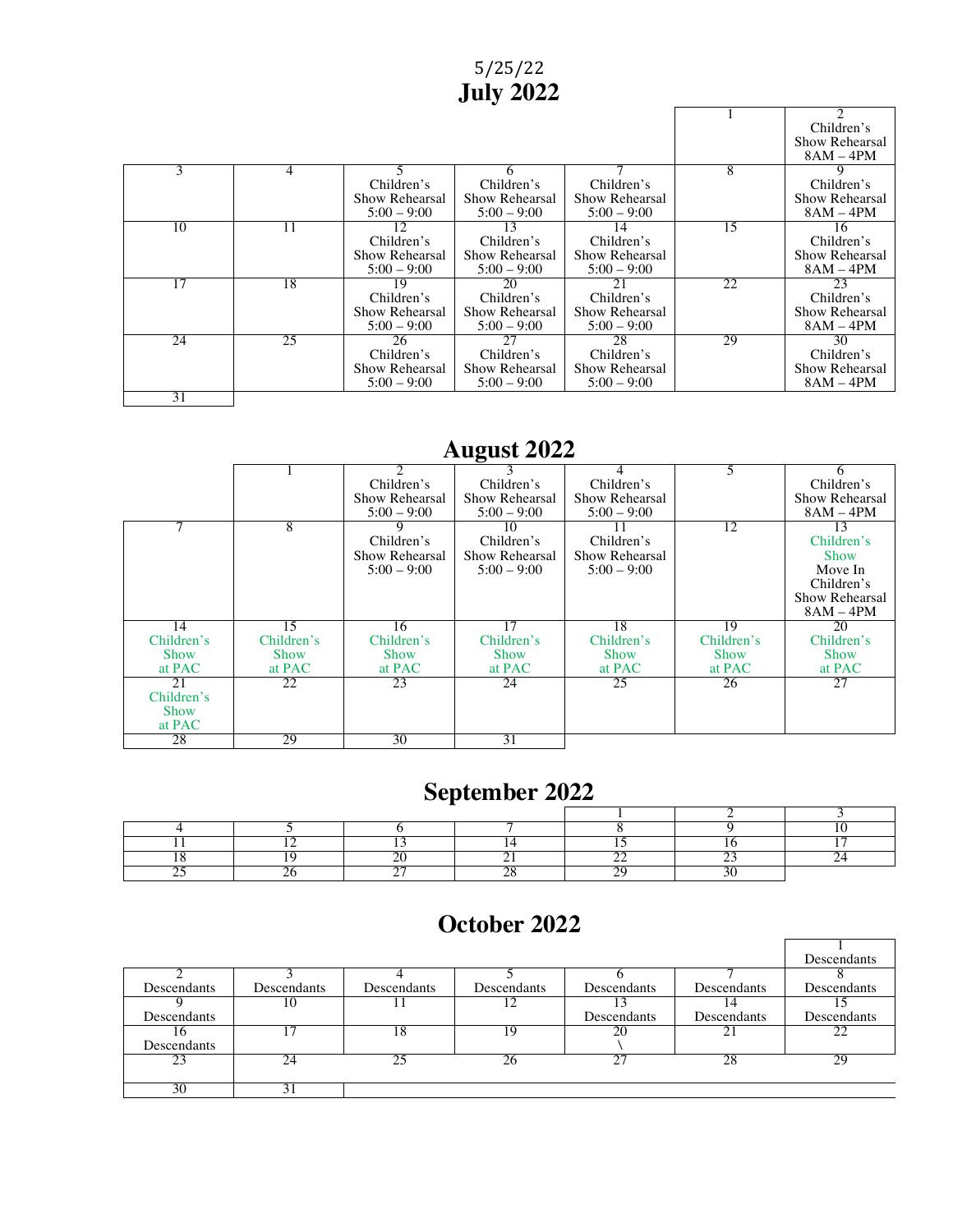5/25/22 **November 2022**

## **December 2022**

# **January 2023**

|                         | ιν                      |                   | ıο | ۱9 | 20 | ∸ ⊥                     |
|-------------------------|-------------------------|-------------------|----|----|----|-------------------------|
| --                      | 23                      | 24                |    | 20 |    | 28<br>The Odd<br>Couple |
| 29<br>The Odd<br>Couple | 30<br>The Odd<br>Couple | The Odd<br>Couple |    |    |    |                         |

# **February 2023**

|         |    |             | The Odd | The Odd | The Odd | The Odd |
|---------|----|-------------|---------|---------|---------|---------|
|         |    |             | Couple  | Couple  | Couple  | Couple  |
|         |    |             |         |         |         |         |
|         |    |             |         | The Odd | The Odd | The Odd |
|         |    |             |         | Couple  | Couple  | Couple  |
|         |    | 14          |         | 16      |         | 18      |
| The Odd |    |             |         |         |         |         |
| Couple  |    |             |         |         |         |         |
| 19      | 20 | $2^{\cdot}$ | 22      | 23      | 24      | 25      |
| ŻΘ      |    | 28          |         |         |         |         |

## **March 2023**

# **April 2023**

|                       |                       |                       |                       |                       |                       | <b>Spring Musical</b> |
|-----------------------|-----------------------|-----------------------|-----------------------|-----------------------|-----------------------|-----------------------|
|                       |                       |                       |                       |                       |                       |                       |
| <b>Spring Musical</b> | <b>Spring Musical</b> | <b>Spring Musical</b> | <b>Spring Musical</b> | <b>Spring Musical</b> | <b>Spring Musical</b> | <b>Spring Musical</b> |
|                       |                       |                       | 19                    |                       |                       |                       |
| Spring Musical        |                       |                       |                       | Spring Musical        | <b>Spring Musical</b> | Spring Musical        |
|                       |                       |                       |                       |                       | າຈ                    | 29                    |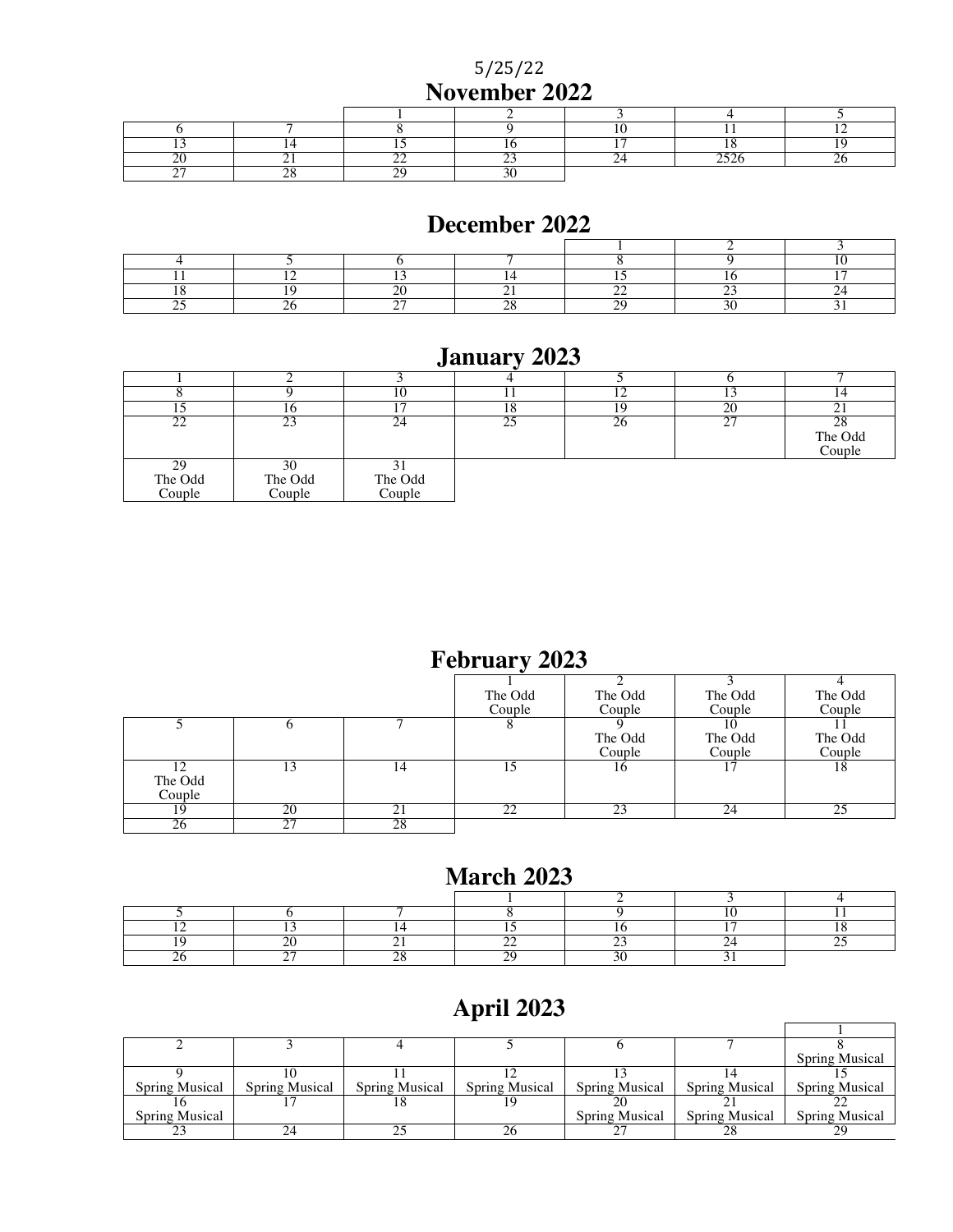#### 5/25/22

|                        | ------<br>____<br>$\sim$   |  |
|------------------------|----------------------------|--|
| Мне109<br>oluai<br>UPL |                            |  |
| $\sim$<br>$\sim$       |                            |  |
|                        | $\mathbf{A}$<br>$M = 2002$ |  |

| Niay $2025$ |  |  |                 |  |  |            |  |
|-------------|--|--|-----------------|--|--|------------|--|
|             |  |  |                 |  |  |            |  |
|             |  |  |                 |  |  |            |  |
|             |  |  |                 |  |  |            |  |
|             |  |  |                 |  |  | $\sim$ $-$ |  |
|             |  |  |                 |  |  |            |  |
|             |  |  | Penguin Project |  |  |            |  |

## **June 2023**

|                 |  | Penguin Project                                                       |    |                                   | Penguin Project |
|-----------------|--|-----------------------------------------------------------------------|----|-----------------------------------|-----------------|
|                 |  |                                                                       |    |                                   |                 |
|                 |  | Penguin Project   Penguin Project   Penguin Project   Penguin Project |    | Penguin Project   Penguin Project | Penguin Project |
|                 |  |                                                                       |    |                                   |                 |
| Penguin Project |  |                                                                       |    |                                   |                 |
|                 |  |                                                                       | 29 |                                   |                 |

# **July 2023**

## **August 2023**

## **September 2023**

#### **October 2023**

#### **November 2023**

## **December 2023**